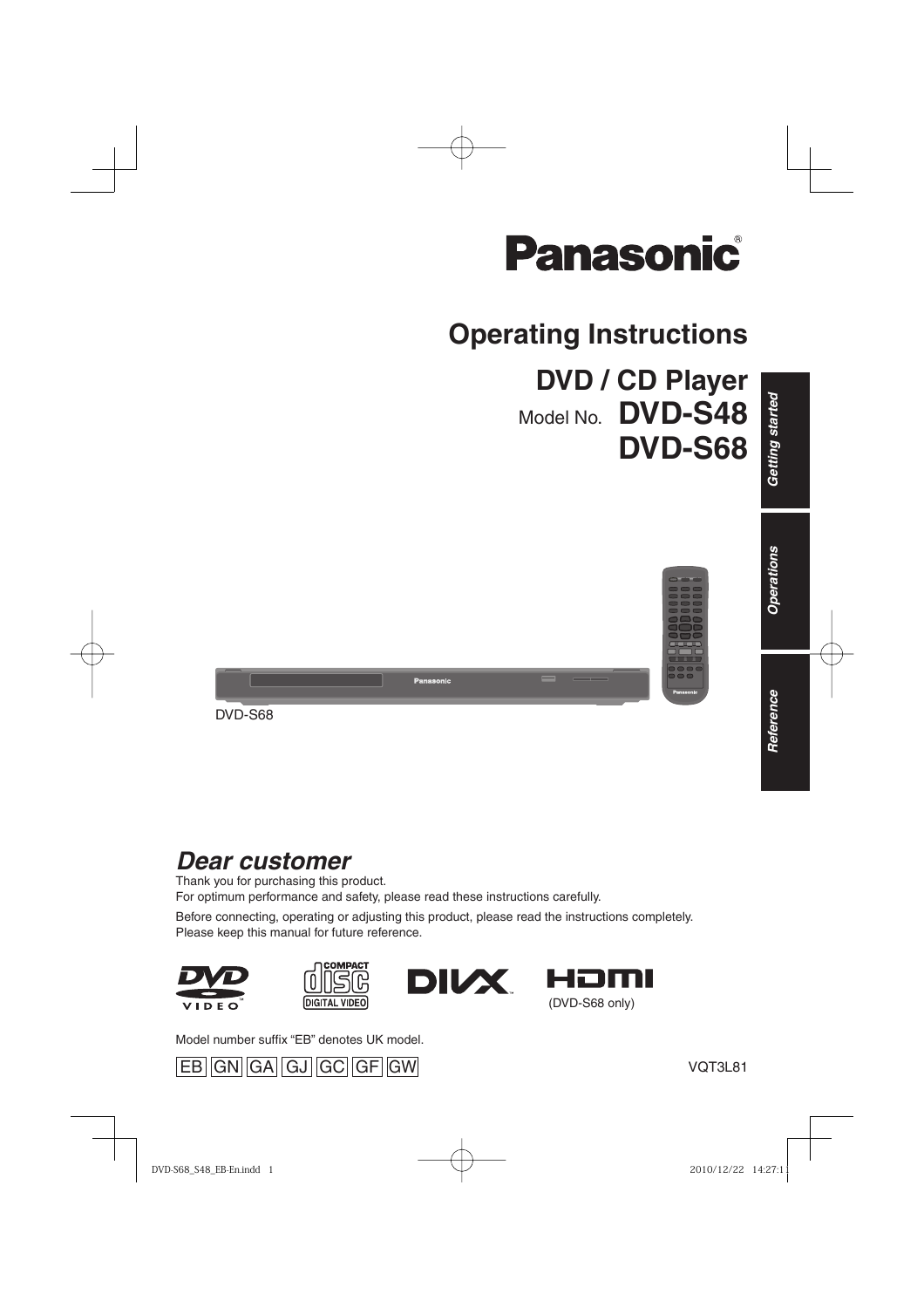# **Caution for AC Mains Lead**

# **(For the United Kingdom, Ireland, Saudi Arabia, Kuwait and Africa)**

# **("EB" or "GC" area code model only)**

For your safety, please read the following text carefully.

This appliance is supplied with a moulded three pin mains plug for your safety and convenience. A 5-ampere fuse is fitted in this plug.

Should the fuse need to be replaced please ensure that the replacement fuse has a rating of 5-ampere and that it is approved by ASTA or BSI to BS1362.

Check for the ASTA mark  $\circledast$  or the BSI mark  $\circledast$ on the body of the fuse.

If the plug contains a removable fuse cover you must ensure that it is refitted when the fuse is replaced.

If you lose the fuse cover the plug must not be used until a replacement cover is obtained.

A replacement fuse cover can be purchased from your local dealer.

# **CAUTION!**

IF THE FITTED MOULDED PLUG IS UNSUITABLE FOR THE SOCKET OUTLET IN YOUR HOME THEN THE FUSE SHOULD BE REMOVED AND THE PLUG CUT OFF AND DISPOSED OF SAFELY.

THERE IS A DANGER OF SEVERE ELECTRICAL SHOCK IF THE CUT OFF PLUG IS INSERTED INTO ANY 13-AMPERE SOCKET.

If a new plug is to be fitted please observe the wiring code as stated below.

If in any doubt please consult a qualified electrician.

# **IMPORTANT**

The wires in this mains lead are coloured in accordance with the following code: Blue: Neutral, Brown: Live.

As these colours may not correspond with the coloured markings identifying the terminals in your plug, proceed as follows:

The wire which is coloured Blue must be connected to the terminal which is marked with

the letter N or coloured Black or Blue.

The wire which is coloured Brown must be

connected to the terminal which is marked with

the letter L or coloured Brown or Red.

**WARNING: DO NOT CONNECT EITHER WIRE TO THE EARTH TERMINAL WHICH IS MARKED WITH THE LETTER E, BY THE EARTH SYMBOL**   $\perp$  OR COLOURED GREEN OR **GREEN/YELLOW.**

### **THIS PLUG IS NOT WATERPROOF–KEEP DRY.**

### **Before use**

Remove the connector cover.

### **How to replace the fuse**

The location of the fuse differ according to the type of AC mains plug (figures A and B). Confirm the AC mains plug fitted and follow the instructions below.

Illustrations may differ from actual AC mains plug.

1. Open the fuse cover with a screwdriver.



2. Replace the fuse and close or attach the fuse cover.

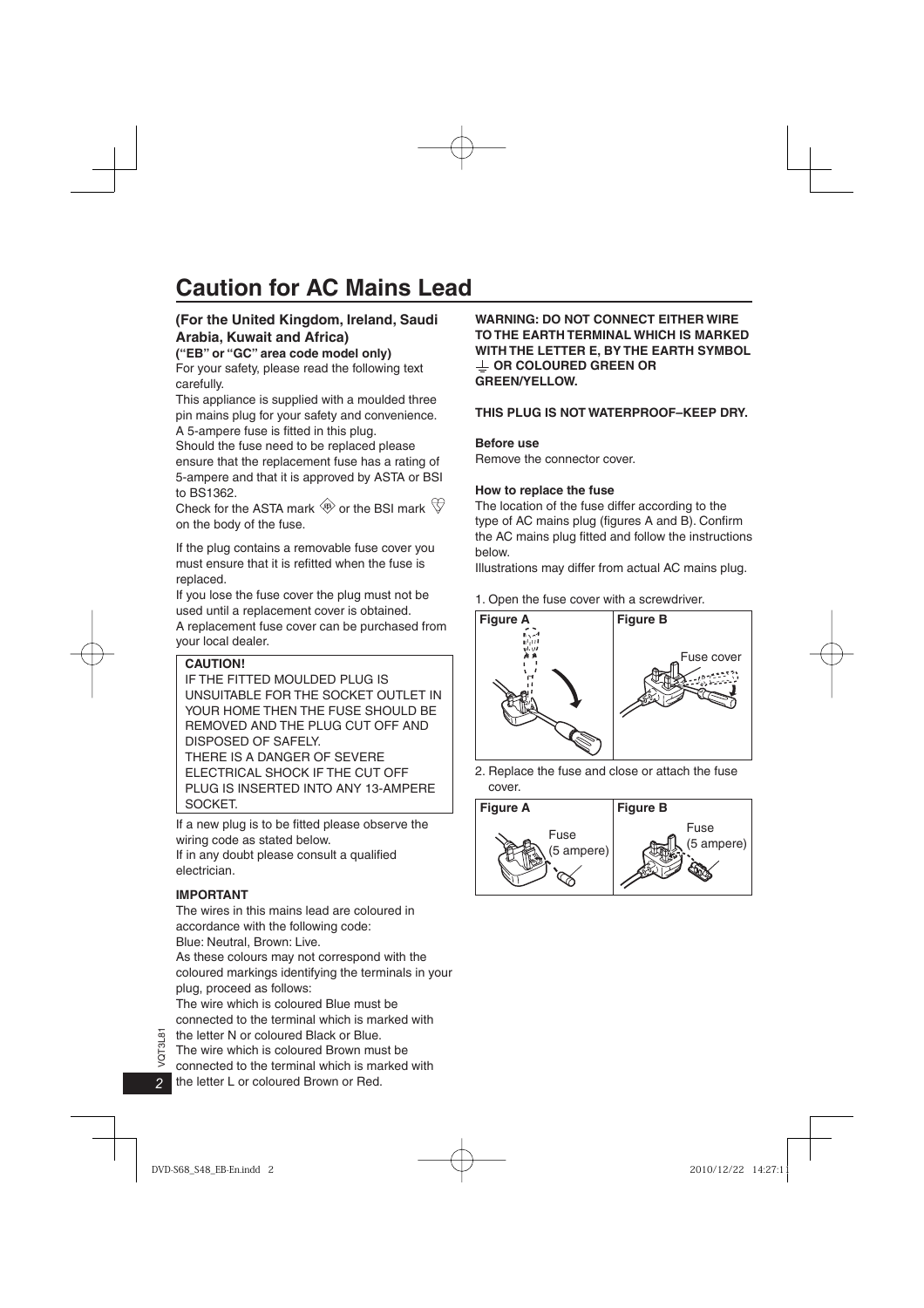# **WARNING**

# **Unit**

- $\bullet~$  To reduce the risk of fire, electric shock or product damage,
	- Do not expose this unit to rain, moisture, dripping or splashing.
	- Do not place objects filled with liquids, such as vases, on this unit.
	- Use only the recommended accessories. –
	- Do not remove covers. –
	- Do not repair this unit by yourself. Refer servicing to qualified service personnel.
	- Do not let metal objects fall inside this unit.
	- Do not place heavy items on this unit.

# **AC mains lead**

- To reduce the risk of fire, electric shock or product damage,
	- Ensure that the power supply voltage corresponds to the voltage printed on this unit.
	- Insert the mains plug fully into the socket outlet.
	- Do not pull, bend, or place heavy items on the lead.
	- Do not handle the plug with wet hands.
	- Hold onto the mains plug body when disconnecting the plug.
	- Do not use a damaged mains plug or socket outlet.
- Install this unit so that the AC mains lead can be unplugged from the socket outlet immediately if any problem occurs. •

# **CAUTION**

# **Unit**

- This unit utilizes a laser. Use of controls or adjustments or performance of procedures other than those specified herein may result in hazardous radiation exposure.
- This unit may receive radio interference caused by mobile telephones during use. If such interference occurs, please increase separation between this unit and the mobile telephone. •
- (For the United Kingdom, Ireland, Australia and New Zealand)

This unit is intended for use in moderate climates.

(For others)

This unit is intended for use in tropical climates.

# **Placement**

- Place this unit on an even surface.
- To reduce the risk of fire, electric shock or product damage,
	- Do not install or place this unit in a bookcase, built-in cabinet or in another confined space. Ensure this unit is well ventilated.
	- Do not obstruct this unit's ventilation openings with newspapers, tablecloths, curtains, and similar items.
	- Do not place sources of naked flames, such as lighted candles, on this unit.
	- Do not expose this unit to direct sunlight, high temperatures, high humidity, and excessive vibration.

# **Batteries**

- Danger of explosion if battery is incorrectly replaced. Replace only with the type recommended by the manufacturer.
- When disposing the batteries, please contact your local authorities or dealer and ask for the correct method of disposal.
- Mishandling of batteries can cause electrolyte leakage and may cause a fire.
	- Do not mix old and new batteries or different types at the same time.
	- Do not heat or expose to flame.
	- Do not leave the battery(ies) in an automobile exposed to direct sunlight for a long period of time with doors and windows closed.
	- Keep the AAA R03 batteries out of reach of children to prevent swallowing.
	- Do not take apart or short circuit.
	- Do not recharge alkaline or manganese batteries.
	- Do not use batteries if the covering has been peeled off.
	- Remove batteries if you do not intend to use the remote control for a long period of time. Store in a cool, dark place.



Illustrations show the model for the United Kingdom and Ireland. The label position may differ depending on countries.

VQT3L81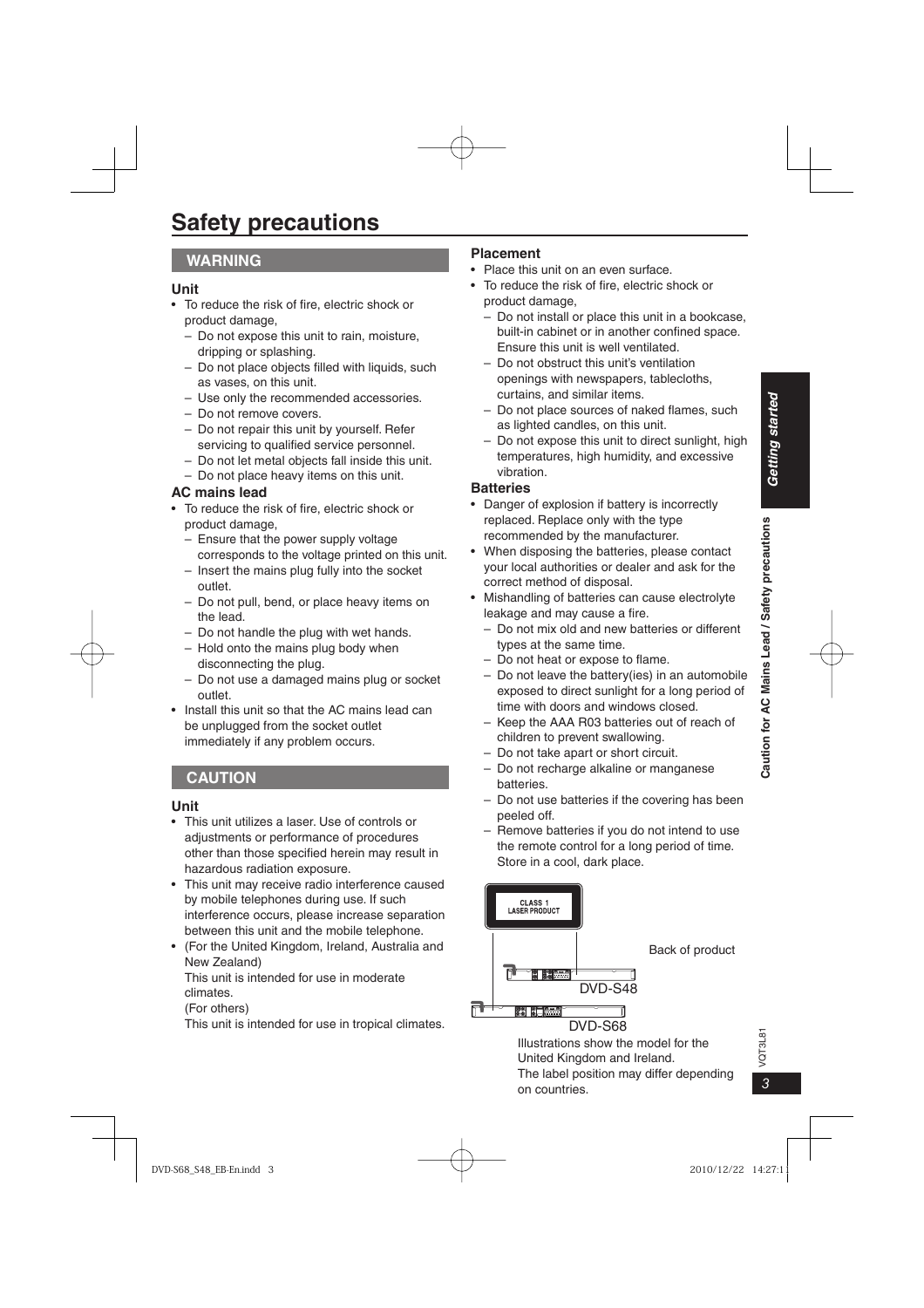# *Getting started*

# *Operations*

# *Reference*

# **Table of contents General Information**

# **Accessories**

| $\Box$ | Audio/Video cable<br>(K2KA2BA00003) |
|--------|-------------------------------------|
|        |                                     |

- 1 Remote Control (N2QAYA000015)
- 2 Batteries for remote control □

### **NOTE**

• Product numbers correct as of December 2010. These may be subject to change.

(For the United Kingdom and Ireland customers)

### **Sales and Support Information** Customer Care Centre

- 
- For customers within the UK: 0844 844 3852
- For customers within Ireland: 01 289 8333 - Visit our website for product information www.panasonic.co.uk –
- E-mail: customer.care@panasonic.co.uk –

# Direct Sales at Panasonic UK

- For customers: 0844 844 3856 –
- Order accessory and consumable items for your product with ease and confidence by phoning our Customer Care Centre Monday– Thursday 9:00 a.m.–5:30 p.m., Friday 9:30 a.m.–5:30 p.m. (Excluding public holidays)
- Or go on line through our Internet Accessory ordering application at www.pas-europe.com.
- Most major credit and debit cards accepted.
- All enquiries transactions and distribution facilities are provided directly by Panasonic UK Ltd.
- It couldn't be simpler!
- Also available through our Internet is direct shopping for a wide range of finished products, take a browse on our website for further details.

# **NOTE:**

**DVD-S68 for the United Kingdom and Ireland is used in the illustrations unless otherwise mentioned.**

**Illustrations in this manual may differ depending on models and countries.**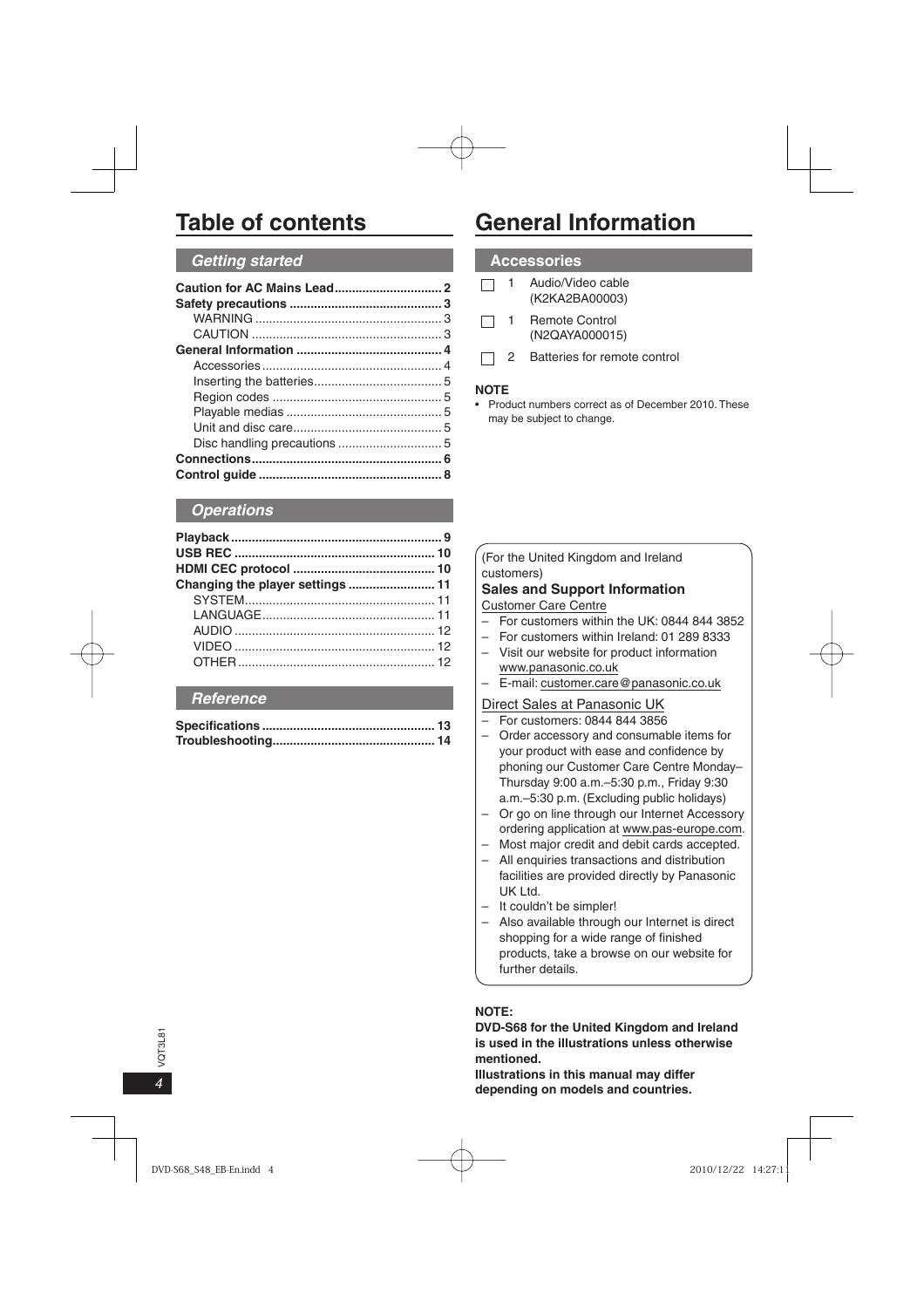**General Information**

General Information

# **Inserting the batteries**

Insert so the poles  $(+$  and  $-)$  match those in the remote control.



### **R03, AAA**

(Manganese batteries)

# **Region codes**

### **DVD-Video**

This DVD player is designed to support the Region Management System. Confirm the region number for the unit on the rear panel. Check the regional code number on the disc package.

| Region                                         | Discs that can<br>be played |
|------------------------------------------------|-----------------------------|
| United Kingdom, Ireland,<br><b>Middle East</b> |                             |
| Asia                                           |                             |
| Australia, New Zealand                         |                             |
| India                                          |                             |

# **Playable medias**

You can play back the following medias:

| <b>DVD Video</b>         | DVD-Video format                                                                                  |
|--------------------------|---------------------------------------------------------------------------------------------------|
| <b>DVD-R</b><br>DVD-R DL | DVD-Video format*1.<br>JPEG*2*3, MP3*4, DivX*5*6*7                                                |
| <b>DVD-RW</b>            | DVD-Video format*1                                                                                |
| +RW<br>+R<br>+R DL       | Video* <sup>1</sup>                                                                               |
| <b>CD-Audio</b>          | CD-DA. Video CD.<br>Super Video CD                                                                |
| CD-R<br><b>CD-RW</b>     | CD-DA, JPEG <sup>*2*3</sup> , MP3 <sup>*4</sup> ,<br>Video CD, Super Video CD,<br>$DivX^{*5*6*7}$ |
| USB                      | MP3*4, JPEG*2*3, DivX*5*6*7                                                                       |

- \*1 Finalizing is necessary.
- \*2 The file extension has to be '.JPG' or '.JPEG'.
- \*3 Files that have been altered, edited or saved with computer picture editing software may not be displayed.
- \*4 The file extension has to be '.mp3'.
- \*5 The file extension has to be '.DIVX', '.divx', '.AVI', or '.avi'.
- \*6 Certified to the DivX Home Theater Profile V3.0. GMC (Global Motion Compensation) not supported.
- \*7 (For the United Kingdom and Ireland) Subtitle text file is supported. (For others) Subtitle text file is not supported.

### **NOTE**

• It may not be possible to play the medias in some cases due to the type of media, the condition of the recording, the recording method and how the files were created.

(For USB devices)

- This unit does not guarantee connection with all USB devices.
- This unit does not support USB device charging. •
- FAT12, FAT16 and FAT32 file systems are supported. •
- This unit supports USB2.0 High Speed. •
- This unit can support an HDD formatted to FAT32. Some types of HDD may require the use of its external power supply unit. •

# **Unit and disc care**

### **Clean this unit with a soft, dry cloth**

- Never use alcohol, paint thinner or benzine to clean this unit.
- Before using chemically treated cloth, read the instructions that came with the cloth carefully.
- Cleaning of the lens is generally not necessary although this depends on the operating environment.
- Do not use commercially available lens cleaners as they may cause malfunction.

### **Clean discs**

Wipe with a damp cloth and then wipe dry. •



# **Disc handling precautions**

- Handle discs by the edges to avoid inadvertent scratches or fingerprints on the disc.
- Do not attach labels or stickers to discs.
- Do not use record cleaning sprays, benzine, thinner, static electricity prevention liquids or any other solvent.
- Do not use the following discs:
	- Discs with exposed adhesive from removed stickers or labels (rented discs etc.).
	- Discs that are badly warped or cracked.

**/QT3L81**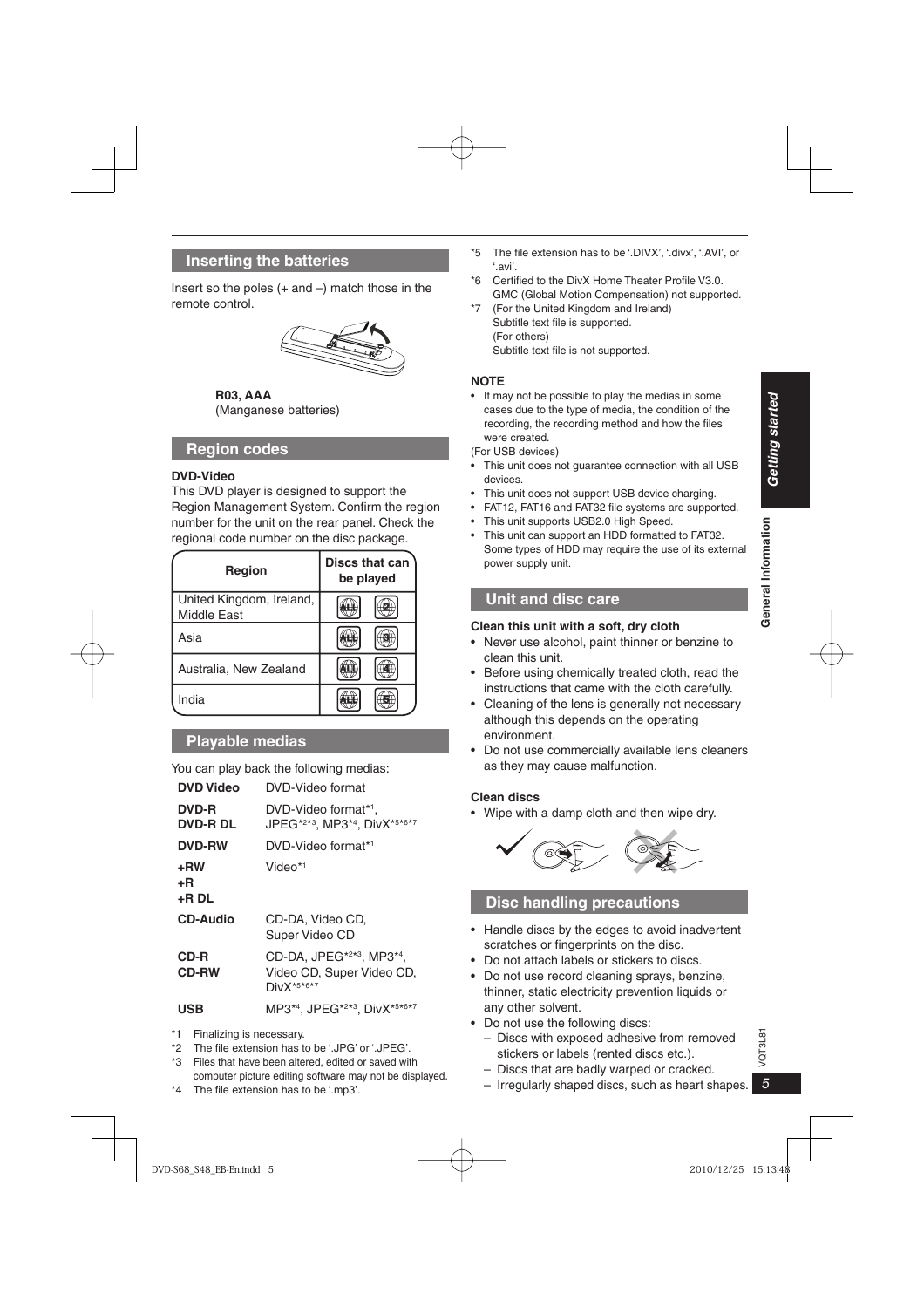# **FOR THE UNITED KINGDOM, IRELAND, SAUDI ARABIA, KUWAIT AND AFRICA ONLY READ THE CAUTION FOR THE AC MAINS LEAD ON PAGE 2 BEFORE CONNECTION.**

Before making any connections we suggest you temporarily disconnect all the units from AC power.

- Do not place the unit on amplifiers/receivers or equipment that may become hot. The heat can damage the unit.
- Do not connect video signals through a video recorder. Due to copy guard protection the picture may not be displayed properly.

# **DVD-S48**



# **DVD-S68**



# **NOTE for AC mains lead**

This unit consumes a small amount of AC • power even when turned off. In the interest of power conservation, if you will not be using this unit for an extended period of time, it can be disconnected.

# **NOTE for HDMI (DVD-S68 only)**

AUDIO terminals become impossible to use • according to the kind of the cable that you use.

# **NOTE for COMPONENT VIDEO OUT**

• Set "Video" to "Progressive" ( $\rightarrow$  page 11).

# **DVD-S48**

# **VIDEO OUT**



• Connect terminals of the same color.

# **AV (Scart)**

(For the United Kingdom and Ireland only)



# **COMPONENT VIDEO OUT**



• Connect terminals of the same color.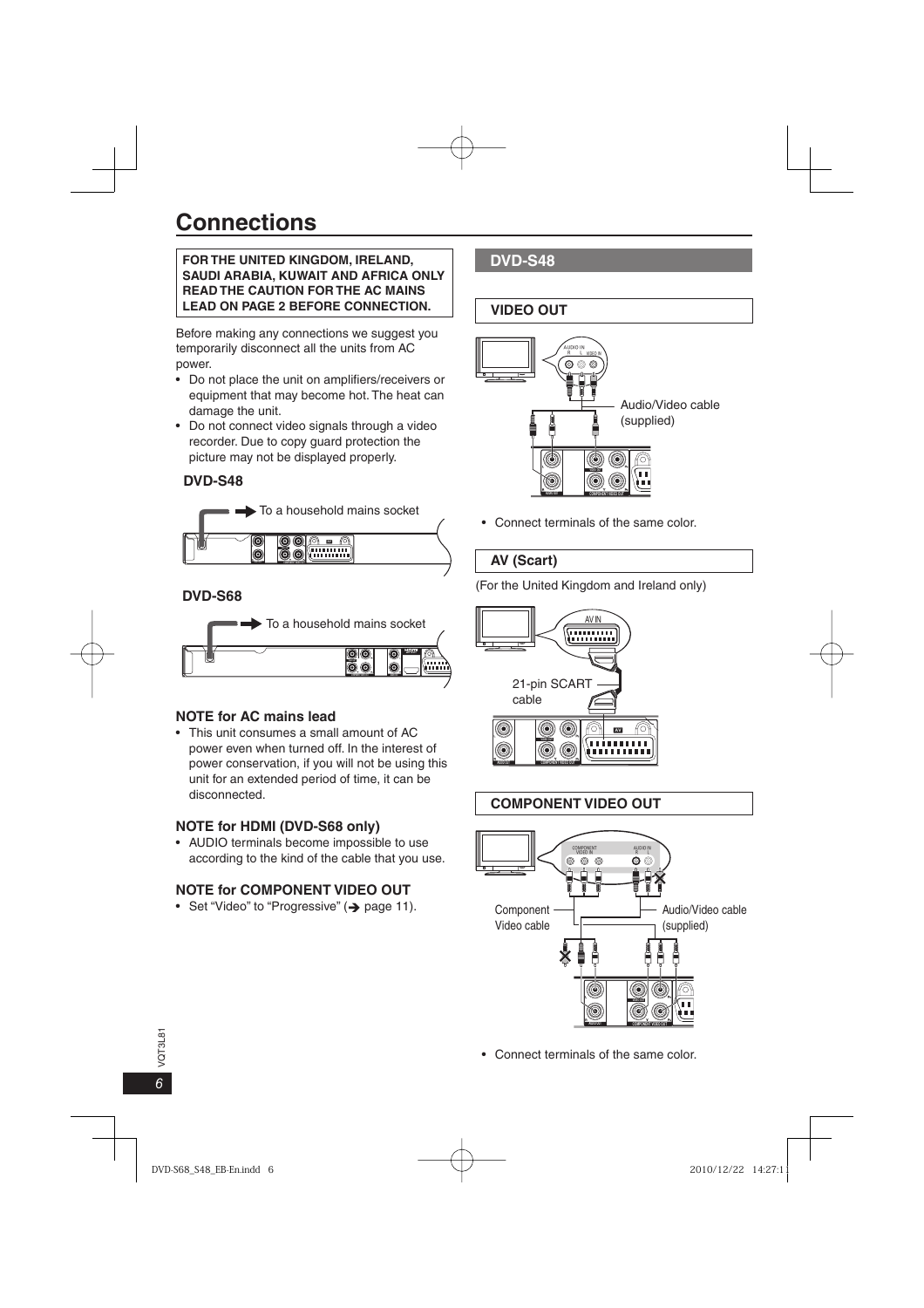# **DVD-S68**

# **VIDEO OUT**



• Connect terminals of the same color.

# **AV (Scart)**

(For the United Kingdom and Ireland only)



# **COMPONENT VIDEO OUT**



• Connect terminals of the same color.

# HDMI IN  $\Box$ HDMI cable **AV OUT** 0 0 Ó in ma 6 6

**HDMI**

# **With HDMI compatible amplifier**

**COMPUTER VIDEO OUT AUDIO OUT** 

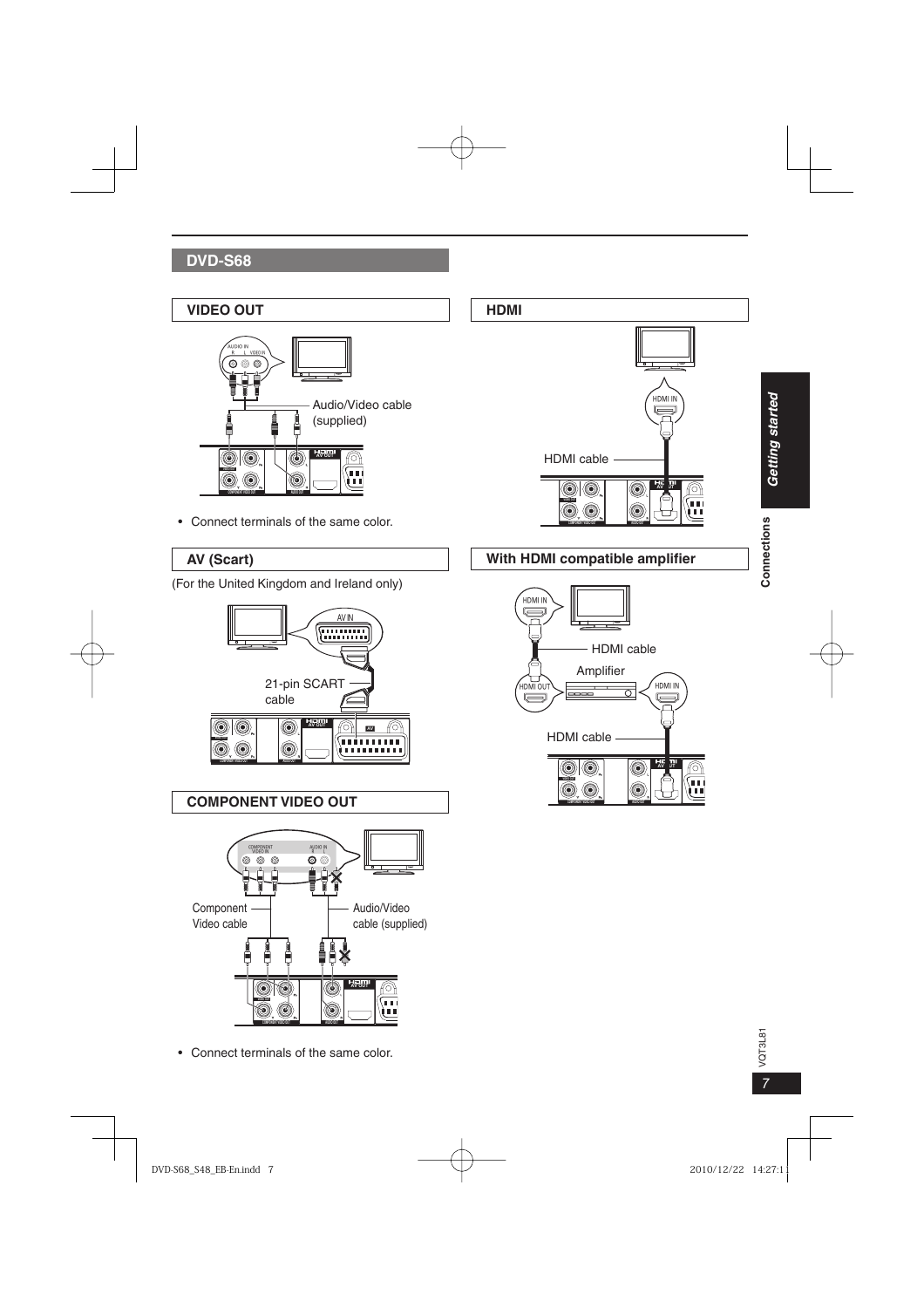# **Control guide**



# **1** Standby/on switch  $\circ$ ,  $\circ$ /

Press to switch the unit from on to standby mode or vice versa. In standby mode, the unit is still consuming a small amount of power. **DISPLAY**

Displays information on TV screen during playback. **OPEN/CLOSE ≜** 

Opens/closes the disc tray

# **② 0-9, 210**

To select title/chapter/track numbers etc.

e.g., 5: 5

15: 
$$
\geq 10 \rightarrow 1 \rightarrow 5
$$

# **SEARCH MODE**

Starts to select the point

- **1.** Press  $\blacktriangleleft$   $\blacktriangleright$  to select the item.
- **2.** Press **0** to **9** to specify the location.

# **3.** Press **OK**.

3 **TOP MENU**

Shows Top menu

# **MENU**

- Shows Menu
- Sets PBC of VCD equipped with Playback Control (PBC) function to On/Off

# $\blacktriangle$  V d  $\blacktriangleright$

- Selects items, input position, etc.
	- For moving the display position of enlarged images
	- For rotating JPEG images

# **OK**

Confirms menu selection

# **SETUP**

Enters or exits the system setup menu  $\leftrightarrow$  page 11) **RETURN** 

Returns to the previous display

- **4** SKIP, **44, PH** 
	- Skips to previous title/chapter/track or next title/chapter/track
	- Switches the MENU page of VCD equipped with Playback Control (PBC) function

# **SEARCH, 44. PP**

Starts fast reverse or fast forward

# **STOP** g**,** g

# Stops playback

### **PLAY/PAUSE**  $\blacktriangleright$ **/H**

Starts or pauses playback

# ▶

Starts playback

# **FRAME III**

Plays Video frame by frame

# 5 **REPEAT**

Selects various repeat mode Selectable modes differ depending on the type of contents. REP DIR plays all the same type of files in the selected folder repeatedly.

# **A-B REPEAT**

Repeats playback from point A to B on a media **SLOW**

Starts slow motion playback **CANCEL**

Clear the input information

# 6 **SUBTITLE**

Shows the subtitle and selects different subtitle **RANDOM/ANGLE**

Starts random playback/Switches the camera angle **AUDIO**

Changes soundtracks

# **ZOOM**

Changes zoom ratio

# **PROGRAM**

Sets the playback order

- **1.** Press  $\triangle \blacktriangledown \blacktriangle \blacktriangleright$  to select the item.
- **2.** Press **0** to **9** to specify the order. To cancel: Press **CANCEL**.
- **3. Press**  $\triangle \blacktriangledown \blacktriangleleft \blacktriangleright$  **to select PLAY.** To clear the whole program:

Press **A**  $∇$  ◀ ▶ to select **CLEAR**.

# **4.** Press **OK**.

# **USB**

Switches to the USB mode / Returns to the disc mode **USB REC**

Performs USB REC

- 7 Disc tray
	- When inserting a media, ensure that it is facing the right way up.
- 8 USB port Connects a USB device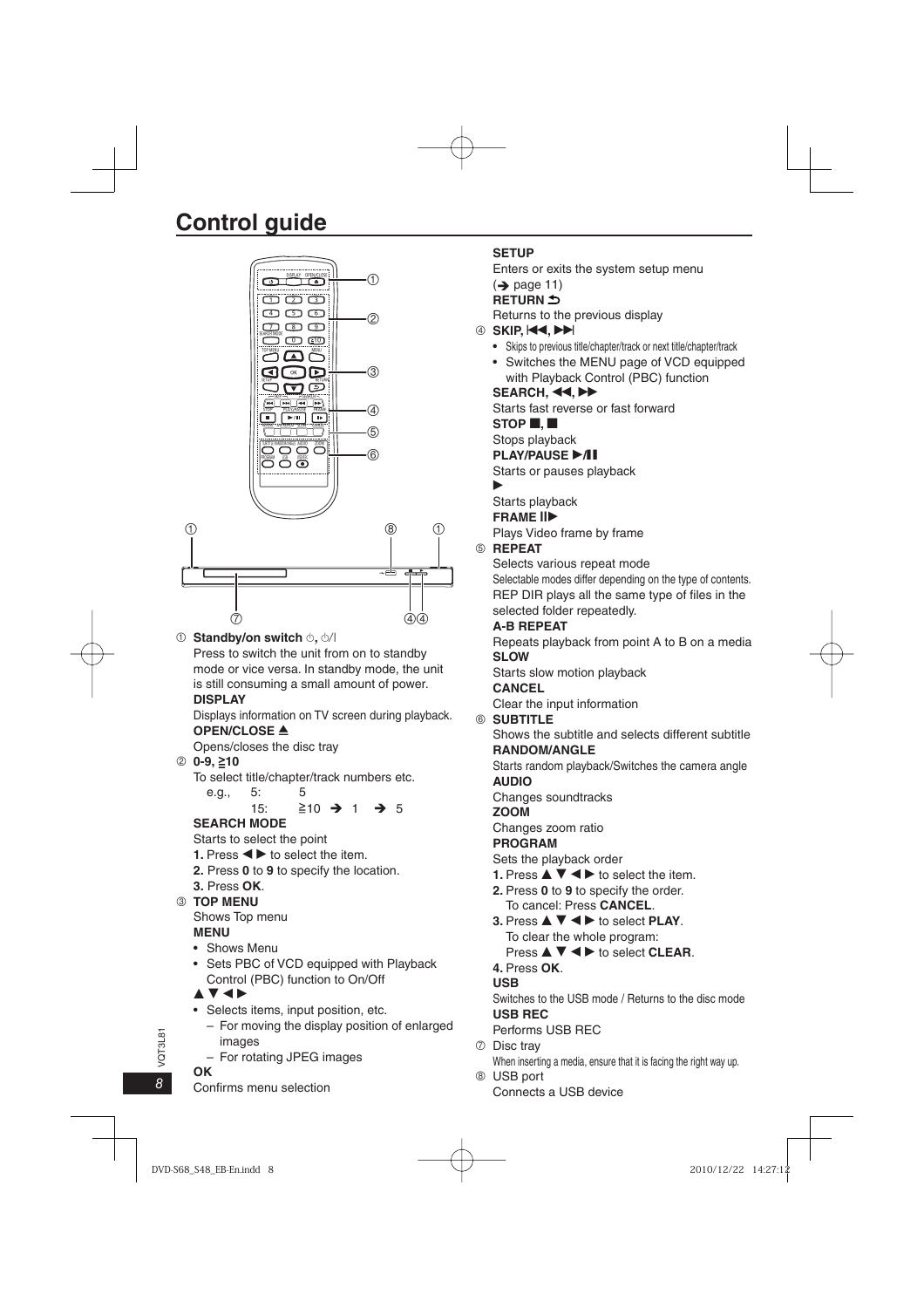# **Playback**

- $\bullet$  Turn on the TV and select the correct video input.
- **<sup>2</sup>** Press  $\circlearrowleft$ .
- 3 Place a disc or connect a USB device.



- If this unit is not switched to the USB mode when connecting the USB device, press **USB** and press  $\blacktriangleleft$  to select the item.
- $\bullet$  Press  $\blacktriangle \blacktriangledown \blacktriangle \blacktriangleright$  to select the item and press **OK**.
	- Depending on the disc, playback may start automatically.

(JPEG only)

• When you press **PLAY/PAUSE D**/II instead of **OK** you can start the slide show of **OK**, you can start the slide show.

# **Stopping playback**

Press **STOP extend** 

 $\rightarrow$  The stopped position is memorized. **Resume play function**

**Press PLAY/PAUSE D**/H to restart from this position.

 $\rightarrow$  The position is cleared if the tray is opened or you press **STOP** several times to display '" on TV's display.

# **NOTE**

- Screen saver will start automatically if the media playback is stopped and the menu is closed for about 5 minutes.
- The player will automatically switch to Power Standby mode if you do not press any buttons for about 25 minutes after the media has stopped playing.
- (DVD-S48) •

Video images of the copyright-protected DivX® contents stored on a USB device cannot be output. (DVD-S68)

Video images of the copyright-protected DivX® contents stored on a USB device can be output only through the HDMI output terminal.

# **ABOUT DIVX VIDEO**

• DivX® is a digital video format created by DivX, Inc. This is an official DivX Certified<sup>®</sup> device that plays DivX video. Visit divx.com for more information and software tools to convert your files into DivX video.

# **ABOUT DIVX VIDEO-ON-DEMAND**

- This DivX Certified<sup>®</sup> device must be registered in order to play purchased DivX Videoon-Demand (VOD) movies. To obtain your registration code, locate the DivX VOD section in your device setup menu. Go to vod.divx.com for more information on how to complete your registration.
- You can only play DivX videos that were rented or purchased with the DivX registration code of this DVD player. For details, Changing the player settings > OTHER  $\rightarrow$  page 12).

# **Regarding DivX VOD content that can only be played a set number of times**

• Some DivX VOD content can only be played a set number of times. When you play this content, the remaining number of plays is displayed.

# **(For the United Kingdom and Ireland only) Displaying subtitles text**

You can display subtitles text onto the DivX video disc on this unit. This function has no relation to the subtitles specified in DivX standard specifications and has no clear standard. The operation might be different or it may not operate properly depending on the way the file was made or the state of this unit (playing, stopped, etc.). If the subtitle does not appear correctly, change the subtitle language  $\implies$  page 11).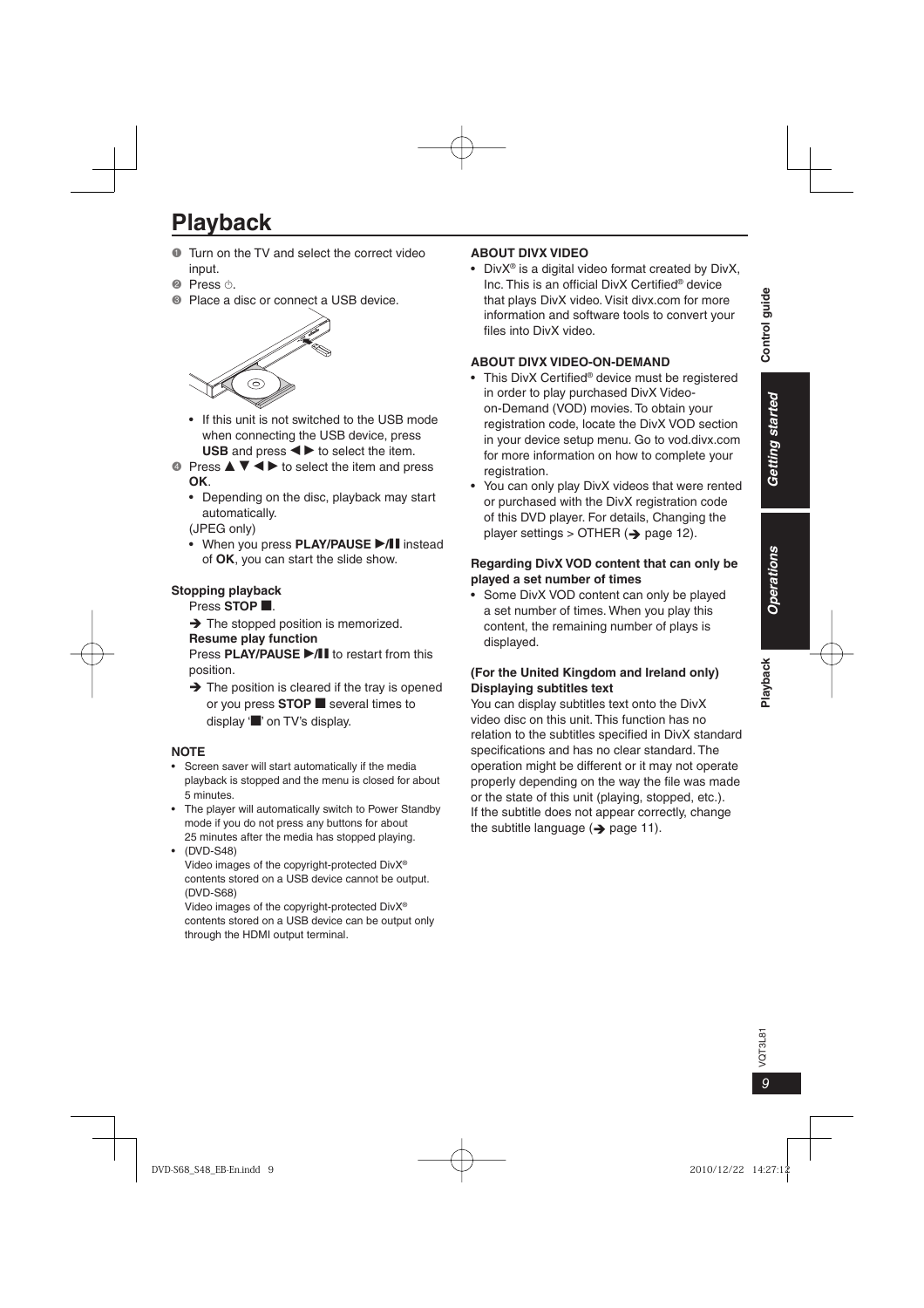You can copy audio files (CD-DA) from a CD on a USB device into MP3 format.

- **1** Connect the USB device.
- <sup>2</sup> Play an audio CD.
- 3 During play, press **USB REC**.
- <sup>4</sup> Press w q to select "YES", and press **OK**.

| <b>USB REC</b>                                  |                                                      |                                               |
|-------------------------------------------------|------------------------------------------------------|-----------------------------------------------|
|                                                 |                                                      | <b>OPTIONS</b>                                |
| <b>OPTIONS</b><br><b>TRACKS</b><br><b>START</b> | Speed<br><b>Bitrate</b><br>Create ID3 tag<br>Storage | Normal<br>128kbps<br><b>YES</b><br><b>USB</b> |
| QUIT                                            |                                                      |                                               |

- **Press ▲ ▼ ◆ to select "TRACKS".**<br>• In the default setting, all tracks are checked.
	- To remove each check mark, select the track by pressing  $\triangle \blacktriangledown \blacktriangle \blacktriangleright$ , and press **OK**.
	- To clear all the check marks, select the check mark at the top and press **OK**.

| <b>USB REC</b> |   |                    |               |
|----------------|---|--------------------|---------------|
|                | × | <b>TITLE</b>       | <b>LENGTH</b> |
| <b>OPTIONS</b> | Ø | TRACK1             | 0:18          |
|                | 冈 | TRACK <sub>2</sub> | 0:21          |
| <b>TRACKS</b>  | ⊠ | TRACK3             | 0:21          |
| <b>START</b>   | 区 | TRACK4             | 0:16          |
|                | ⊠ | TRACK5             | 0:13          |
| QUIT           | 図 | <b>TRACK6</b>      | 0:12          |
|                | ⊠ | TRACK7             | 0:13          |
|                | 図 | TRACK8             | 0:20          |
|                | ⊠ | TRACK9             | 0:22          |

- $\bullet$  Press  $\blacktriangle \blacktriangledown \blacktriangle \blacktriangleright$  to select "START", and press **OK** to begin copying.
	- You can change to preferred settings in the "OPTIONS" menu.
	- To exit the menu, select "QUIT", and then press **OK**.

# **USB REC HDMI CEC protocol**

# (DVD-S68 only)

The DVD player supports HDMI CEC (Consumer Electronics Control) protocol.

Panasonic does not guarantee 100 % interoperability with all HDMI CEC devices.

• Set "HDMI CEC" to "On"  $($   $\rightarrow$  page 11).

# **One Touch Play**

When a video disc is placed in the unit and you press  $\circlearrowleft$ , it turns on the TV, then disc play starts.

# **System Standby**

When you turn off the TV, all connected HDMI CEC devices switch to standby mode simultaneously.

# **Control with TV's remote control**

The ability to control "Playback Control", "Disc Menu Control" and "Device Select". For details, see the Operating Instructions for your TV.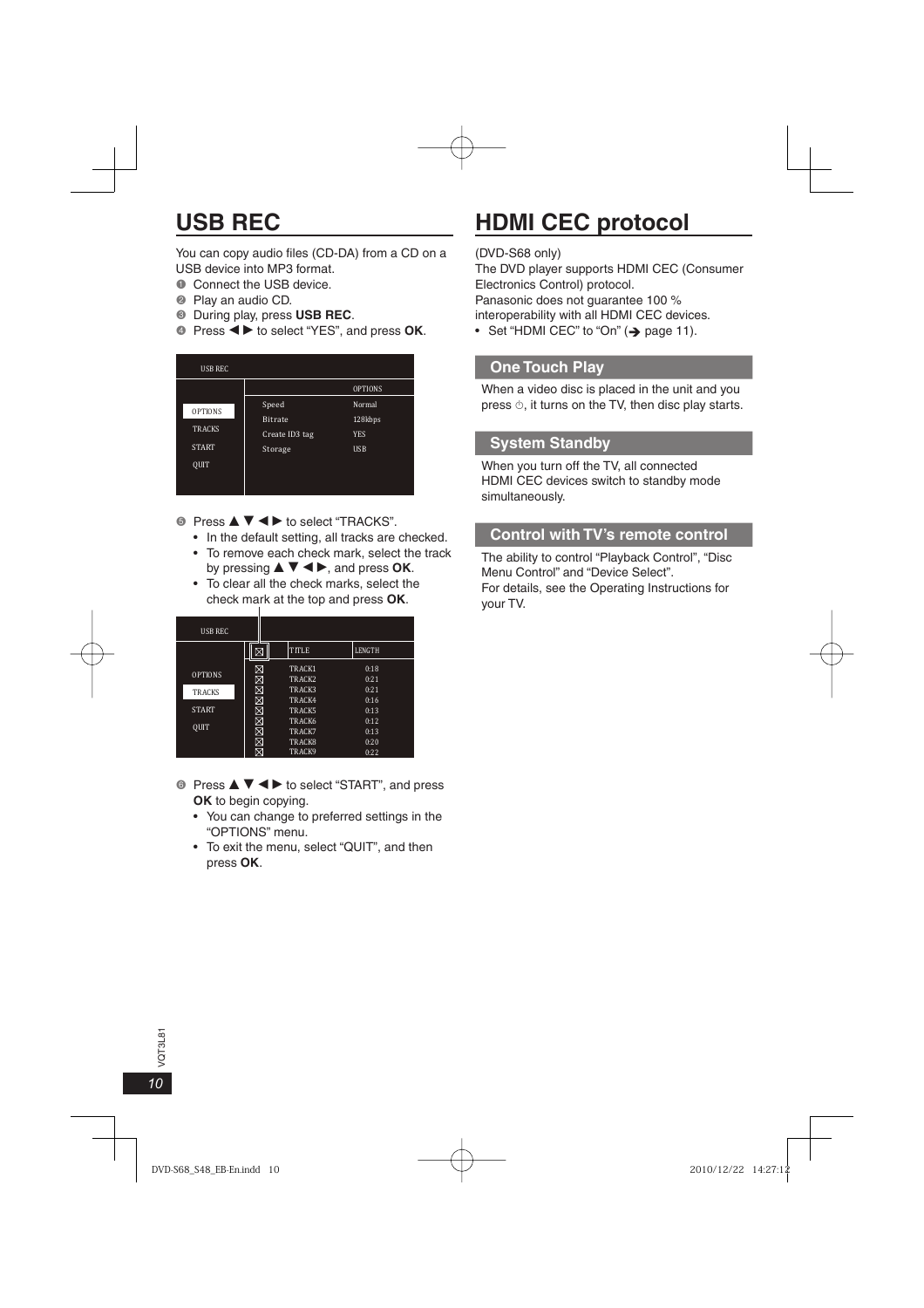# **Changing the player settings**

Change the unit's settings if necessary. The settings remain intact even if you switch the unit to standby.

- 
- **Press SETUP.**<br>● Press ▲ ▼ to select the menu. and press ▶. 2 Press  $\blacktriangle \blacktriangledown$  to select the menu, and press  $\blacktriangleright$  to select the item and press  $\blacktriangleright$  to
- **3** Press  $\blacktriangle \blacktriangledown$  to select the item, and press  $\blacktriangleright$  to confirm your selection confirm your selection.
- $\bullet$  Press  $\blacktriangle \blacktriangledown$  to select the settings, and press **OK**.
- To return the previous menu, press ◀.<br>• To evit press SFTUP
- To exit, press **SETUP**. •

Operation methods other than the above procedure may be displayed. In that case, follow the on-screen instructions.

Depending on the type of media, this unit's settings may be disabled.

# **SYSTEM**

# **TV System**

⇒This menu contains the options for selecting the color system that matches the connected TV.

### **NTSC**

### **PAL**

⇒Video signal from NTSC disc playback will be output in PAL format.

# **PAL60**

⇒Video signal from NTSC disc playback will be output in PAL60 format.

# **Auto**

⇒Video output signal will be set automatically to suit the connected TV.

# **Screen Saver**

⇒This setting enables the Screen Saver to activate. Screen saver will start automatically if the media playback is stopped for about 5 minutes.

# **Video**

⇒This sets the output method of this unit according to the television to connect. (For the United Kingdom and Ireland only) When connecting this unit with the SCART terminal, select "RGB/SCART".

# **Resolution (DVD-S68 only)**

⇒Select a video resolution that is compatible with the TV display capability. Selecting "Auto" can automatically select the best resolution.

# **HDMI CEC (DVD-S68 only)**

⇒When connecting this unit with the TV via the HDMI cable, linked operations with a connected device is possible.

# **TV Type**

 $\Rightarrow$  Select picture aspect to suit your connected TV.

### **4:3PS/4:3LB**

### **When connected to a 4:3 aspect television:**

Playing 16:9 ratio picture is following

- 4:3PS: the side is cut off –
- 4:3LB: with black bands on top and bottom

# **16:9/16:9 Full**

### **When connected to a 16:9 aspect television:**

Playing 4:3 ratio picture is following

- displayed in the center of the screen  $-16:9:$
- 16:9Full: stretched horizontally to fill the TV screen –

# **LANGUAGE**

### **OSD**

### ⇒ This switches the language for display menu.

# **Audio**

 $\Rightarrow$  This switches the language for output audio.

# **Subtitle**

⇒This switches the language for subtitle.

# **Menu**

⇒This switches the language for disc menu.

(For the United Kingdom and Ireland only)

# **DivX Subtitle**

- ⇒ You can set the font type that supports the recorded DivX subtitle.
	- $\bullet$  Press  $\blacktriangle \blacktriangledown$  to select "DivX Subtitle". then press  $\blacktriangleright$ . "Latin 1", "Latin 2", "Cyrillic", "Turkish"

 Select the font type for the recorded title.

**2** Press  $\triangle \blacktriangledown$  to select a setting, then press **OK** to confirm your selection. **Operations** 

**/QT3L81** 

<sup>⇒</sup>Video signal from PAL disc playback will be output in NTSC format.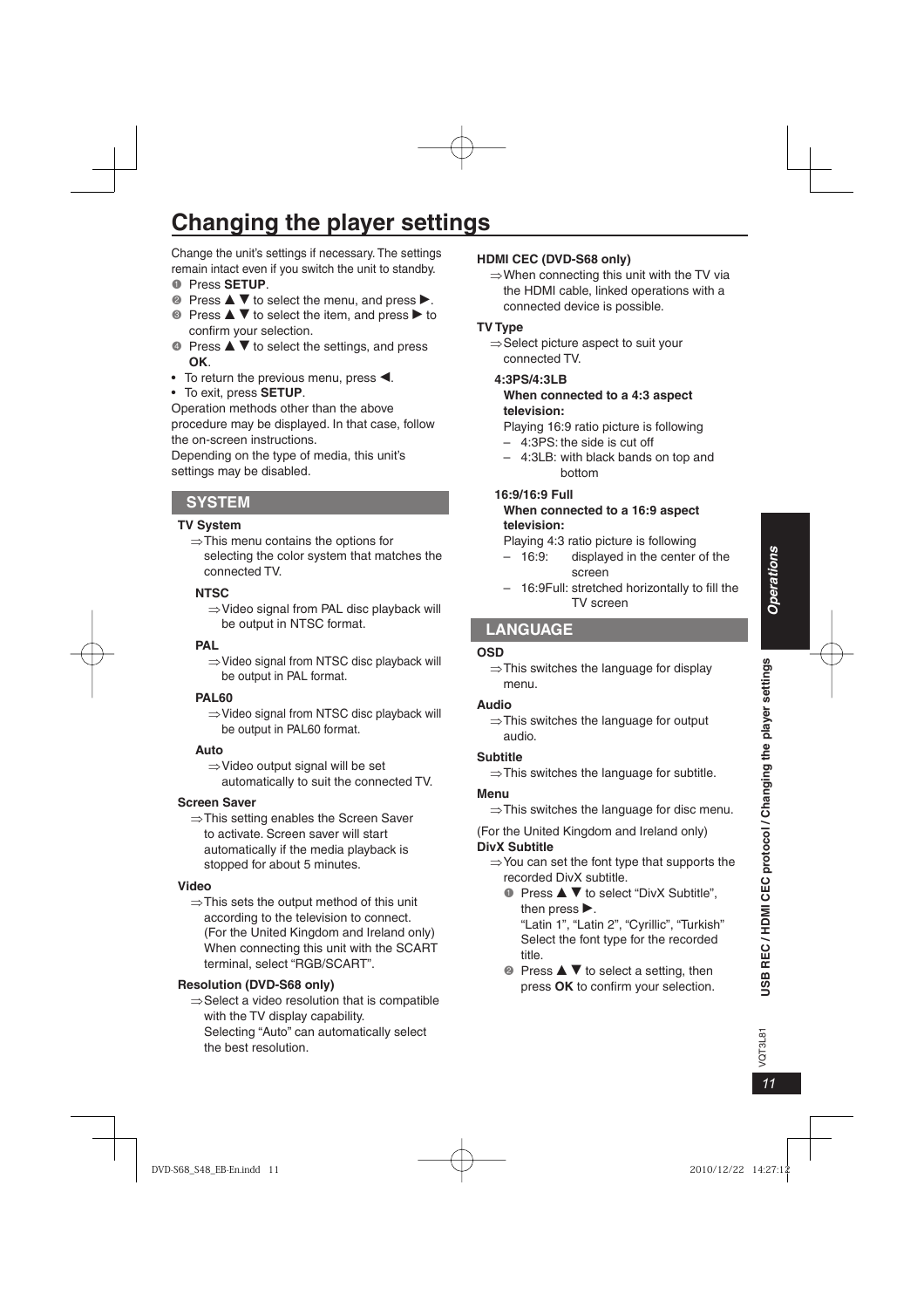# **AUDIO**

# **Audio Out (DVD-S68 only)**

⇒This sets the audio output method when connected to the "HDMI AV OUT" terminal.

### **Bitstream**

When the connected equipment is ⇒ supporting Dolby Digital

# **PCM**

When the connected equipment is not ⇒ supporting Dolby Digital

# **Dynamic Range**

Adjusts for clarity even when the volume is ⇒ low through compressing the range of the lowest sound level and the highest sound level.

# **VIDEO**

### **Brightness**

⇒This adjusts the brightness.

### **Contrast**

⇒This adjusts the contrast.

### **Hue**

⇒This adjusts the color tone.

# **Saturation**

⇒This adjusts the saturation.

# **Sharpness**

⇒This adjusts the sharpness of the image outline.

# **OTHER**

### **Rating**

This sets the playback limitation level for ⇒ DVD video discs. Selecting "8 No Limit" can play all discs.

# **Password**

⇒The password is required when setting or canceling the playback limitation or restoring the unit to the factory default. When doing this for the first time, key in "0000".

If you forget your old four-digit password, key in "0000".

# **DivX(R) VOD**

⇒DivX VOD (Video On Demand) registration code allows you to rent and purchase movies using the DivX VOD service from the internet. For more information, visit Web Site ; http://vod.divx.com.

### **Default**

⇒This restores the unit to the factory default settings.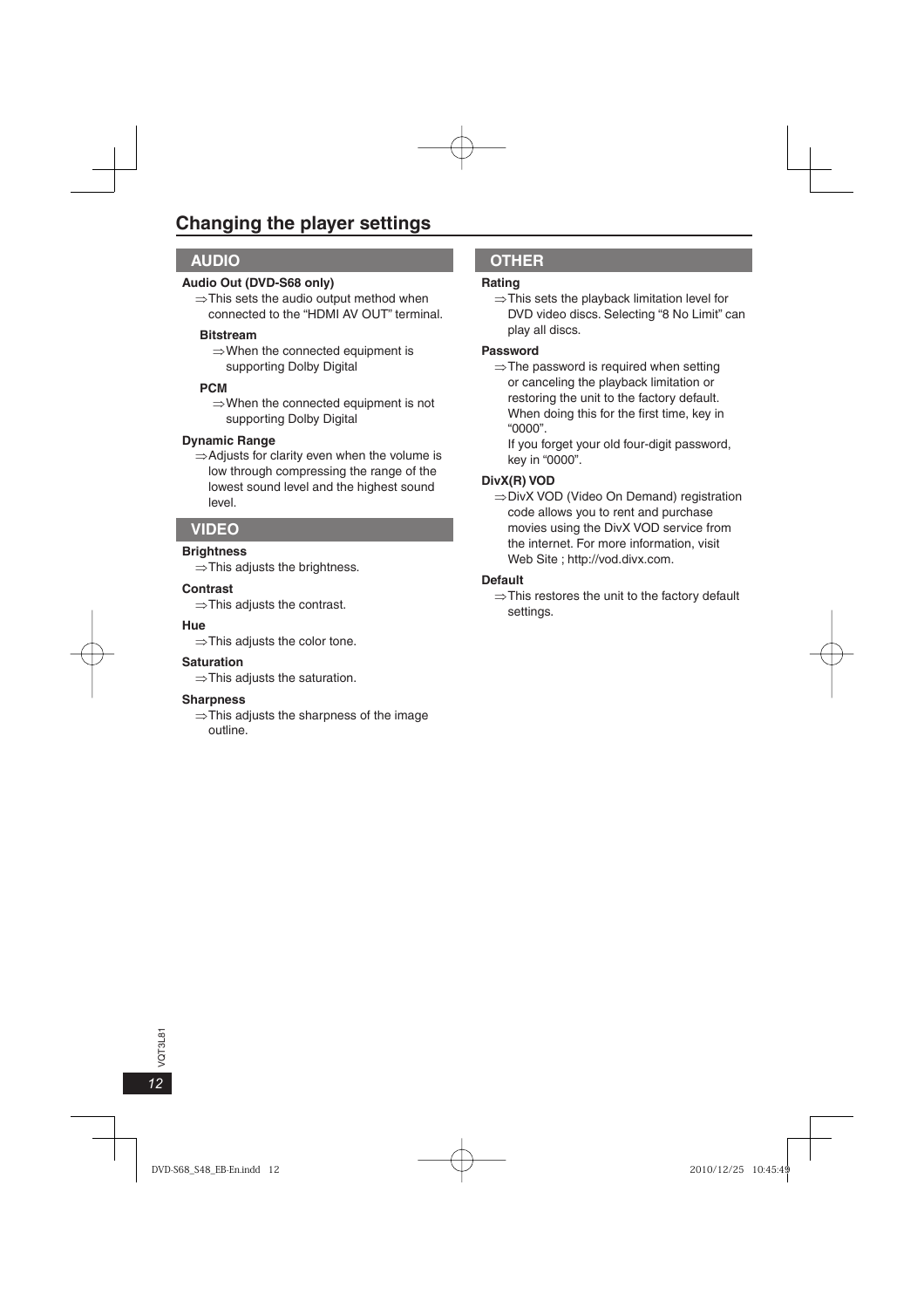# **Specifications**

| Signal system:                     | PAL/NTSC                                  |  |
|------------------------------------|-------------------------------------------|--|
| Operating temperature range:       | +5 $\degree$ C to +35 $\degree$ C         |  |
| <b>Operating humidity range:</b>   |                                           |  |
|                                    | 20 % to 80 % RH (no condensation)         |  |
| Video output:                      |                                           |  |
| Output level:                      | 1.0 Vp-p (75 $\Omega$ )                   |  |
| Output connector:                  | Pin jack (1 System)                       |  |
|                                    | [United Kingdom and Ireland]              |  |
|                                    | AV (21 pin) (1 System)                    |  |
| Component video output:            | (480p/480i: 60 Hz)                        |  |
|                                    | (576p/576i: 50 Hz)                        |  |
| Y output level:                    | 1.0 Vp-p (75 Ω)                           |  |
| P <sub>B</sub> output level:       | 0.7 Vp-p (75 Ω)                           |  |
| PR output level:                   | 0.7 Vp-p (75 Ω)                           |  |
| Output connector:                  |                                           |  |
|                                    | Pin jack (Y: green, PB: blue, PR: red)    |  |
|                                    | (1 System)                                |  |
| [United Kingdom and Ireland]       |                                           |  |
| <b>RGB output:</b>                 |                                           |  |
| Output level:                      | 0.7 Vp-p (75 $\Omega$ )                   |  |
| Output connector:                  | AV (21 pin) (1 System)                    |  |
| Audio output:                      |                                           |  |
| Output level:                      | 2 Vrms (1 kHz, 0 dB)                      |  |
| Output connector:                  | Pin jack                                  |  |
|                                    | [United Kingdom and Ireland]              |  |
|                                    | AV (21 pin)                               |  |
| Number of connectors :             |                                           |  |
|                                    | [United Kingdom and Ireland]              |  |
|                                    | 2 channel (2 System)                      |  |
| [Others]                           | 2 channel (1 System)                      |  |
| <b>USB slot:</b>                   | USB2.0: 1 System                          |  |
| [DVD-S68] HDMI AV output:          |                                           |  |
| Output format:                     | 480p/576p/1080i/720p/1080p                |  |
| Output connector:                  | Type A (19 pin)                           |  |
|                                    | . This unit supports "HDMI CEC" function. |  |
| <b>LASER Specification</b>         |                                           |  |
| <b>Class I LASER Product:</b>      |                                           |  |
| Wave Length:                       |                                           |  |
|                                    | 770 to 800 nm (CD)/645 to 660 nm (DVD)    |  |
| Power supply:                      |                                           |  |
| [United Kingdom, Ireland,          |                                           |  |
| Australia and New Zealand]         |                                           |  |
|                                    | AC 230 to 240 V, 50 Hz                    |  |
|                                    | [Saudi Arabia, Kuwait and Africa]         |  |
|                                    | AC 220 to 240 V, 50/60 Hz                 |  |
| [India]                            | AC 230 V, 50/60 Hz                        |  |
| [Others]                           | AC 110 to 240 V, 50/60 Hz                 |  |
| Power consumption:                 | Approx. 12 W                              |  |
| Power consumption in standby mode: |                                           |  |
|                                    | Less than 1 W                             |  |
|                                    |                                           |  |

# **Dimensions (W x D x H):**

 [DVD-S48] 360 mm x 209 mm x 38 mm [DVD-S68] 430 mm x 209 mm x 38 mm **Mass:** [DVD-S48] Approx. 1.4 kg [DVD-S68] Approx. 1.6 kg

Specifications are subject to change without notice.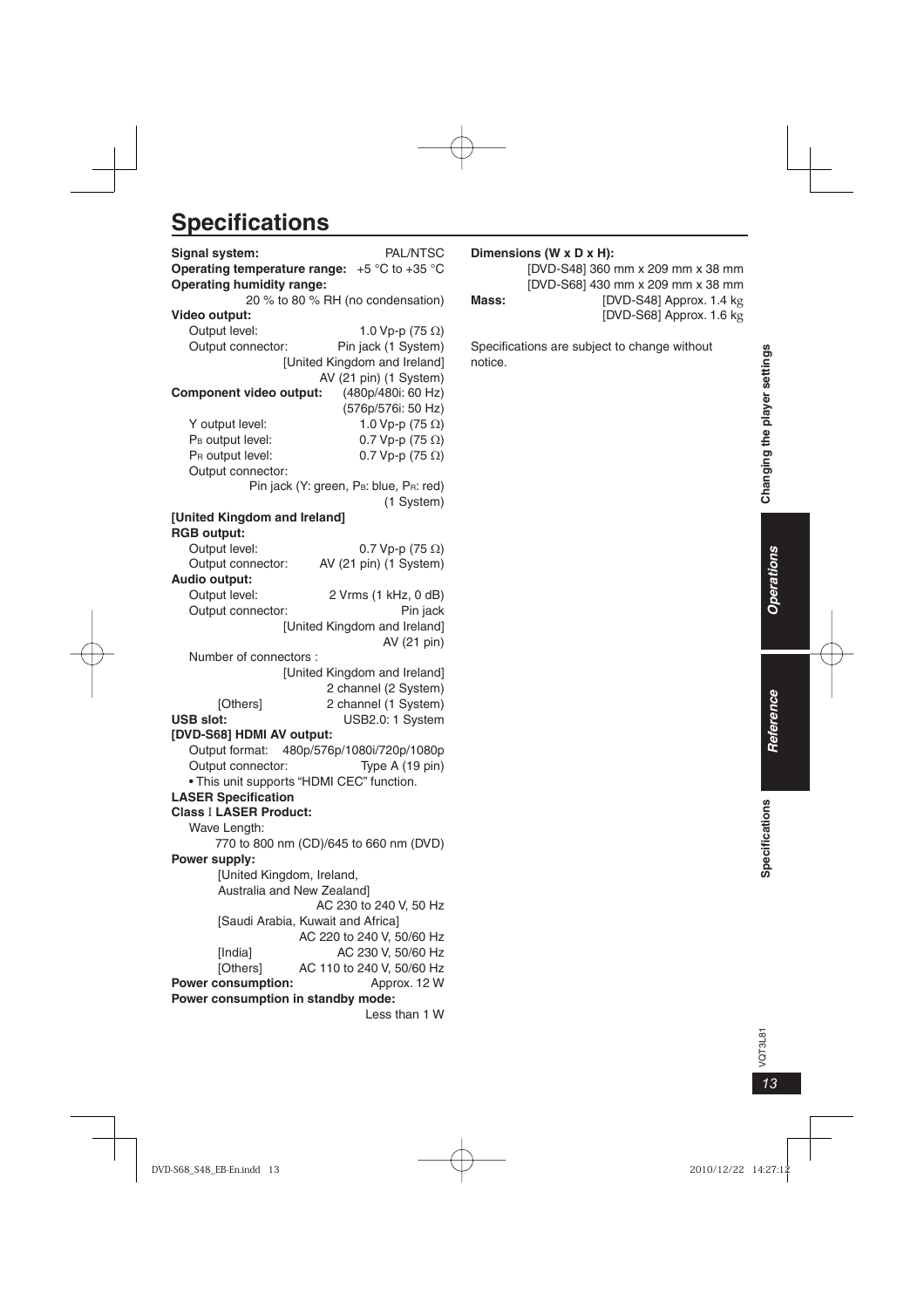# **Troubleshooting**

Before requesting service, make the following checks. If you still need assistance, consult your dealer for instructions.

# **To reset**

### **Images from this DVD player do not appear on the television.**

### **You forget your password.**

- $\Rightarrow$  Reset the DVD player to the factory defaults.
	- 1) Press  $\bigcirc$ /l on the DVD player to turn it on.<br>2) Press **OPFN/CLOSE A** to open the disc 2) Press **OPEN/CLOSE ≜** to open the disc<br>trav tray.
	- 3) Press and hold  $\blacksquare$  and  $\triangleright$  on the DVD player at the same time for more than 5 seconds at the same time for more than 5 seconds with the tray open.
		- All the settings return to the factory preset.

### **No picture./No sound.**

- $\Rightarrow$  Check the video connection between the DVD player and the TV.
- ⇒Turn on your TV and set to the correct in channel for the DVD player.

### **Remote control does not work.**

 $\Rightarrow$  Aim the remote control directly at the sensor on the front of the DVD player.

### **The screen is distorted. Noise occurs.**

⇒Check if the TV System setting is correct.

### **Discs cannot be played back.**

 $\Rightarrow$  Check for any scratches or smudges on the disc. If the disc is dirty, clean the disc.

# **Not able to select some items in the setup/**

### **system menu.**

- ⇒ Press **STOP ■** twice before selecting the<br>setup/system menu setup/system menu.
- $\Rightarrow$  Depending on the disc availability, some menu items cannot be selected.

### **When the following messages on the unit's display.**

# **(LOAD)**

⇒Loading the media. Wait a moment.

# **SHIP** (STOP)

⇒Stopping the playback.

 $\Rightarrow$  There is no disc, or a disc that cannot be played has been inserted.

### **CPEN** (OPEN)

⇒The tray is open.

# **(TITLE)**

- $\Rightarrow$  The disc title is displayed.
	- Press  $\blacktriangle \blacktriangledown \blacktriangle \blacktriangleright$  to select the title, then press **OK**.

# **REFER** (NOUSB)

⇒There is no USB device in USB mode.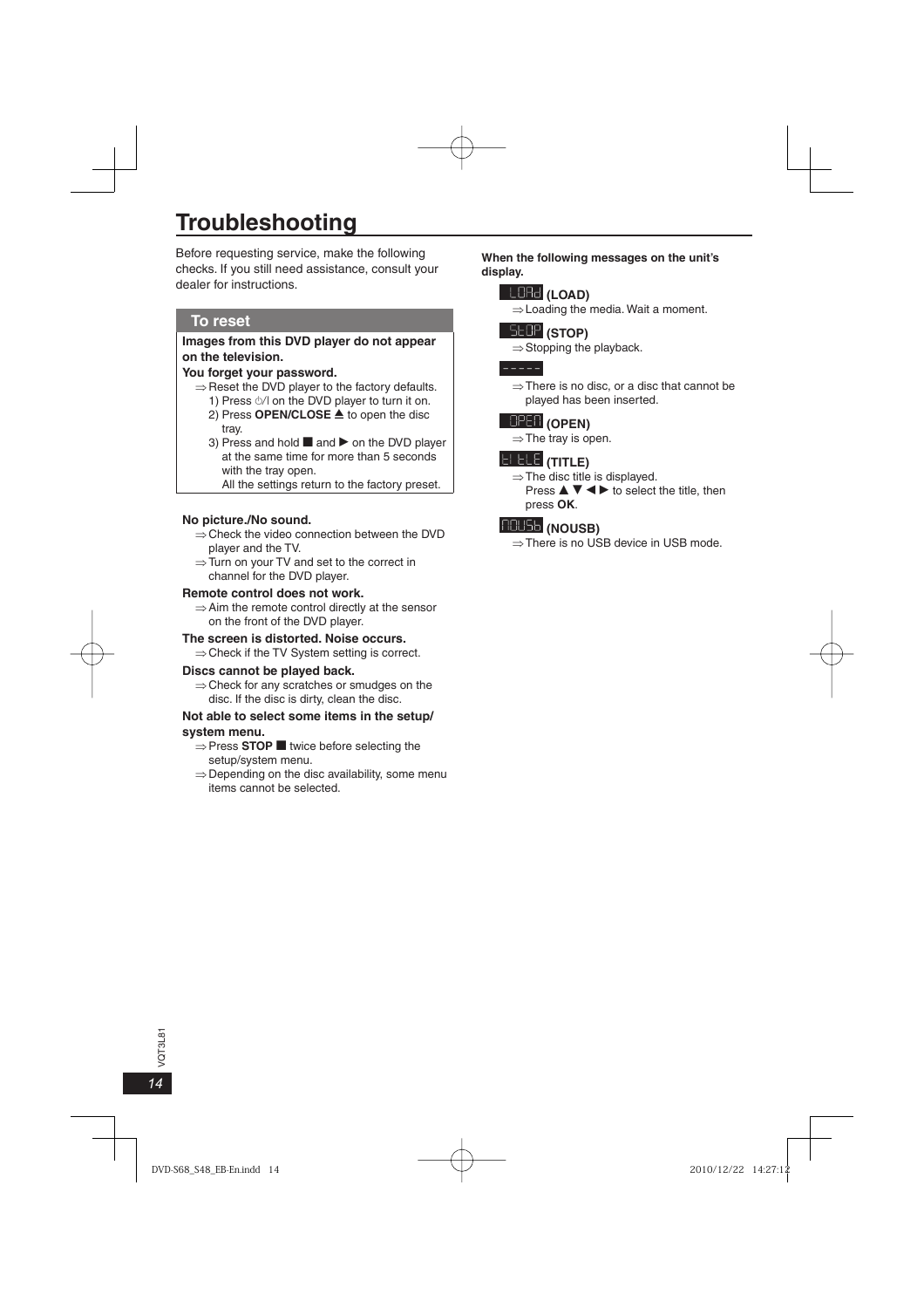"DVD Logo" is a trademark of DVD Format/Logo Licensing Corporation.

Manufactured under license from Dolby Laboratories. Dolby and the double-D symbol are trademarks of Dolby Laboratories.

HDMI, the HDMI Logo, and High-Definition Multimedia Interface are trademarks or registered trademarks of HDMI Licensing LLC in the United States and other countries.

DivX®, DivX Certified® and associated logos are trademarks of DivX, Inc. and are used under license.

This item incorporates copy protection technology that is protected by U.S. patents and other intellectual property rights of Rovi Corporation.

Reverse engineering and disassembly are prohibited.

MPEG Layer-3 audio coding technology licensed from Fraunhofer IIS and Thomson.

The recording and playback of content on this or any other device may require permission from the owner of the copyright or other such rights in that content. Panasonic has no authority to and does not grant you that permission and explicitly disclaims any right, ability or intention to obtain such permission on your behalf. It is your responsibility to ensure that your use of this or any other device complies with applicable copyright legislation in your country. Please refer to that legislation for more information on the relevant laws and regulations involved or contact the owner of the rights in the content you wish to record or playback.